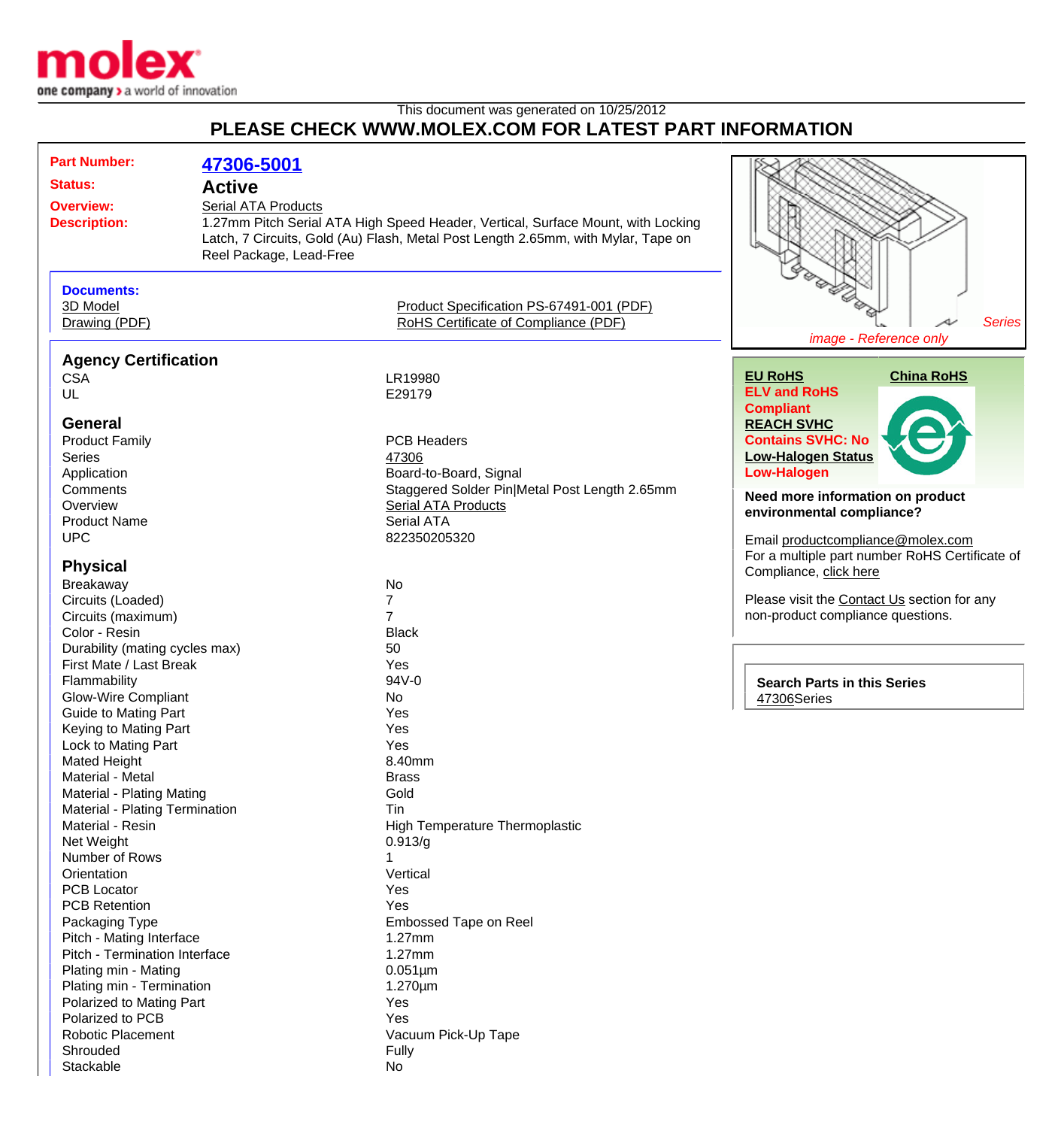| Temperature Range - Operating<br><b>Termination Interface: Style</b>                                                                                                                  | $-35^{\circ}$ C to $+85^{\circ}$ C<br>Surface Mount |  |  |  |
|---------------------------------------------------------------------------------------------------------------------------------------------------------------------------------------|-----------------------------------------------------|--|--|--|
| <b>Electrical</b><br>Current - Maximum per Contact<br>Voltage - Maximum                                                                                                               | 1.5A<br>15V DC                                      |  |  |  |
| <b>Solder Process Data</b><br>Duration at Max. Process Temperature (seconds)<br>Lead-free Process Capability<br>Max. Cycles at Max. Process Temperature<br>Process Temperature max. C | 10<br>Reflow Capable (SMT only)<br>1<br>255         |  |  |  |
| <b>Material Info</b>                                                                                                                                                                  |                                                     |  |  |  |
| <b>Reference - Drawing Numbers</b><br><b>Electrical Model Document</b>                                                                                                                | EE-47306-001                                        |  |  |  |

Product Specification **PS-67491-001** Sales Drawing SD-47306-001

## This document was generated on 10/25/2012 **PLEASE CHECK WWW.MOLEX.COM FOR LATEST PART INFORMATION**